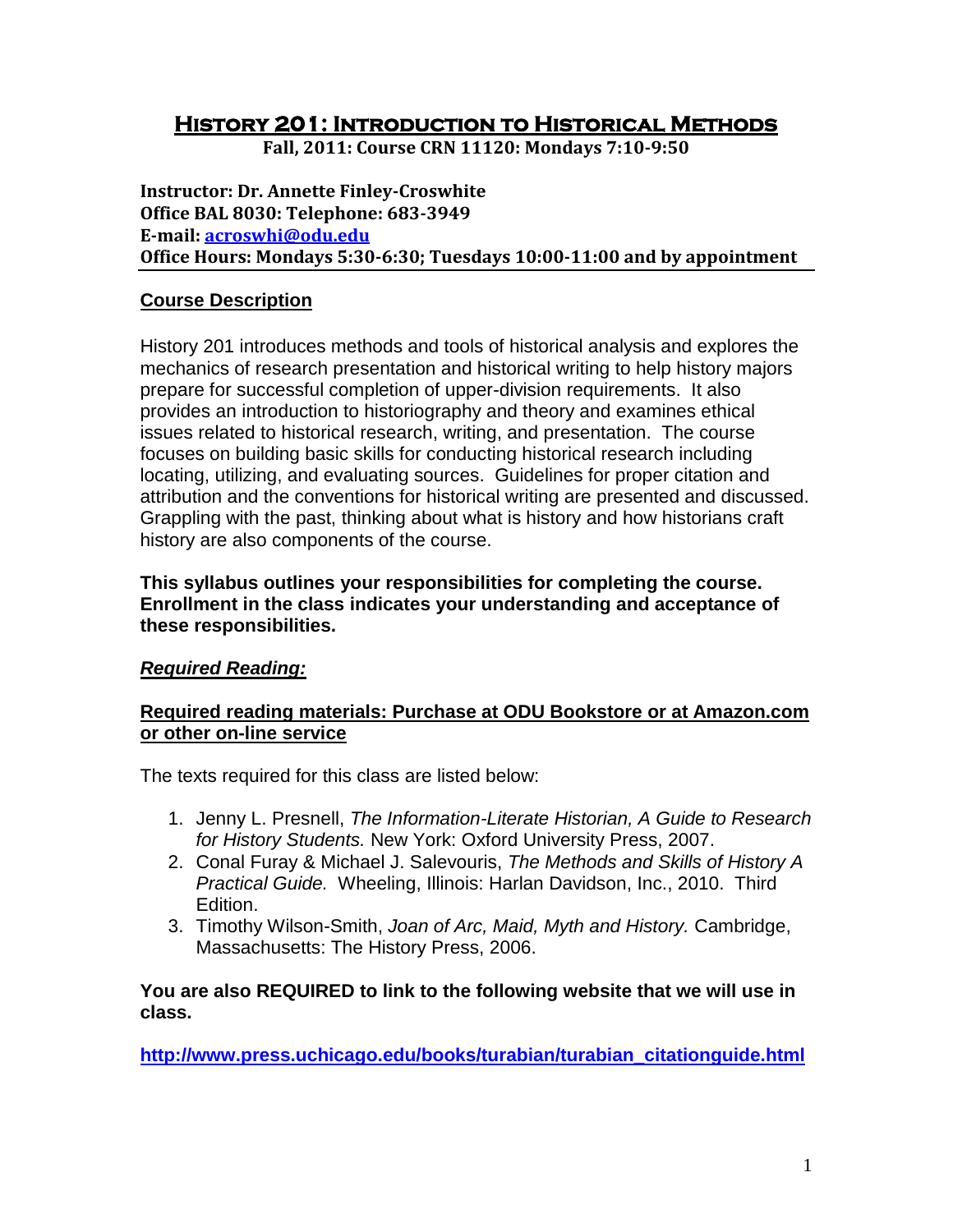### *Additional readings will also be posted on BLACKBOARD: These readings are as follows:*

- 1. Excerpt from Joyce Appleby, Lynn Hunt, and Margaret Jacob, *Telling the Truth about History*, pp. 247-51.
- *2. "*Things in and as Exhibits, Museums, and Historic Sites" from *Berkhofer Fashioning History.*
- *3.* "Plagiarism: The Cases of Stephen Ambrose and Doris Kearns Goodwin," in Peter Hoffers' *Past Imperfect: Facts, Fictions, Fraud---American History from Bancroft and Parkman to Ambrose, Bellesiles, Ellis, and Goodwin.*
- *4.* Sources and Evidence: "Primary and Secondary Sources" from Robert C. Williams' *The Historian's Toolbox, A Student's Guide to the Theory and Craft of History," 56-78.*
- *5.* Reading on Braudel "The Annales" and Elton "Empiricism" from *Houses of History.*
- *6. "The Great Cat Massacre" from Robert Darnton's The Great Cat Massacre and Other Episodes in French Cultural History* (New York: Basic Books, 1984).
- *7.* Excerpts from *"The Trial of Joan of Arc."*

# **Additional Reading (Required)**

Two articles can be accessed through Perry Library's on-line journal sites in the card catalog. Go to "find journals" and type in *Holocaust and Genocide Studies. The Public Historian,* or *Signs: Journal of Women in Culture and Society*. Read the four articles listed below.

- *1. Waitman Beorn, "Negotiating Murder: A Panzer Signal Company and the Destruction of the Jews of Peregruznoe, 1942," Holocaust and Genocide Studies* 23 no. 2 (Fall 2009): 185-213.
- *2.* Shannon Lee Fogg, "Refugees and Indifference: The Effects of Shortages on Attitudes towards Jews in France's Limousin Region During World War," *Holocaust and Genocide Studies* 21, no. 1 (Spring 2007): 31-54.
- *3.* Peggy McCracken, "The Amenorrhea of War," *SIGNS: Journal of Women in Culture and Society* 28 no 2 (Winter 2002): 625-43.
- *4.* Robert Rosenstone, "The Reel Joan of Arc: Reflections on the Theory and Practice of Historical Film," *The Public Historian* 25, no. 3 (Summer 2003): 61-77.

# **On-Line: (Required)**

Go on line and subscribe to the HISTORY NEWS NETWORK. It's free. <http://hnn.us/>

Go on line to Ancestry.com and subscribe to their 14 day-trial membership.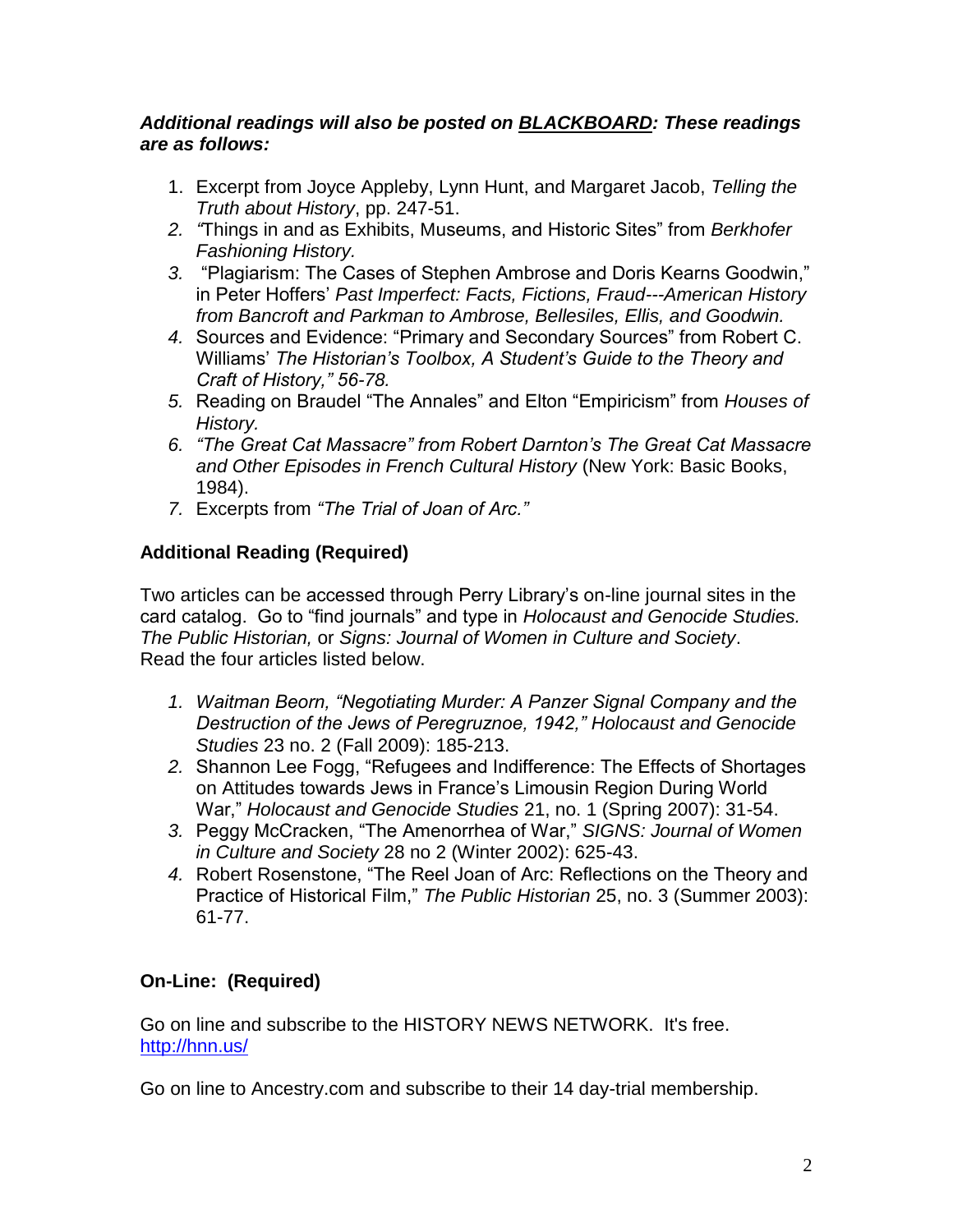[http://www.ancestry.com/.](http://www.ancestry.com/) This much is required. Please do not subscribe until you are ready to begin researching your family. We will discuss your project on

All projects will be explained further in supplemental handouts that will be posted on Blackboard.

# **GRADING**

1**. Class attendance**. Class attendance and discussion are very important parts of this class. This portion of your grade is worth 15%. Attendance is mandatory; only two excused absences are permitted.

2. **Genealogy project**. This project attempts to equate students with how to go about researching one's own past. It is a six page paper that includes an oral component and a Powerpoint presentation. The total assignment is worth 40% of your grade. Of this 40%, the oral component is worth 5% and the Powerpoint Presentation is worth 10%, and the paper itself is worth 25%. The paper is due in class on **December 6**. The presentations will be made November 29- December 8. Each student will have exactly 10 minutes for their presentation. You must also include a bibliography with this assignment that will be graded for accuracy, and it is expected that you will use citations in the paper and document them accurately. Citation format will also be a part of your paper grade.

3. **Appeasement paper Take-Home Quiz** due in class on **September 15**. Worth 5%. You must prepare this assignment ahead of class and bring it to class.

4. **Citation Take-Home Quiz** is due in class on **October 18**. Worth 10%.

5**. Article Review.** You must analyze a scholarly article. We will read two articles in class, Beorn's "Negotiating Murder" and Fogg's "Refugees and Indifference" listed above under required reading and found online in *Holocaust and Genocide Studies.* You will write a 500 word review of ONE of these articles. Due **October 6** in class. Worth 10%

6. **Semester Exam**. This is a 50 minute in-class exam that covers our unit on Joan of Arc on **November 15**. The exam is worth 20%.

7. **Genealogy Research Question**. Identify your research question and bring it with you to class on October 4. If you fail to bring the question to class you will be marked "absent" in terms of your class discussion grade.

Attendance: 15% Genealogy Paper 40% Appeasement Quiz 5% Citation Quiz 10% Article Review 10% Semester Exam 20%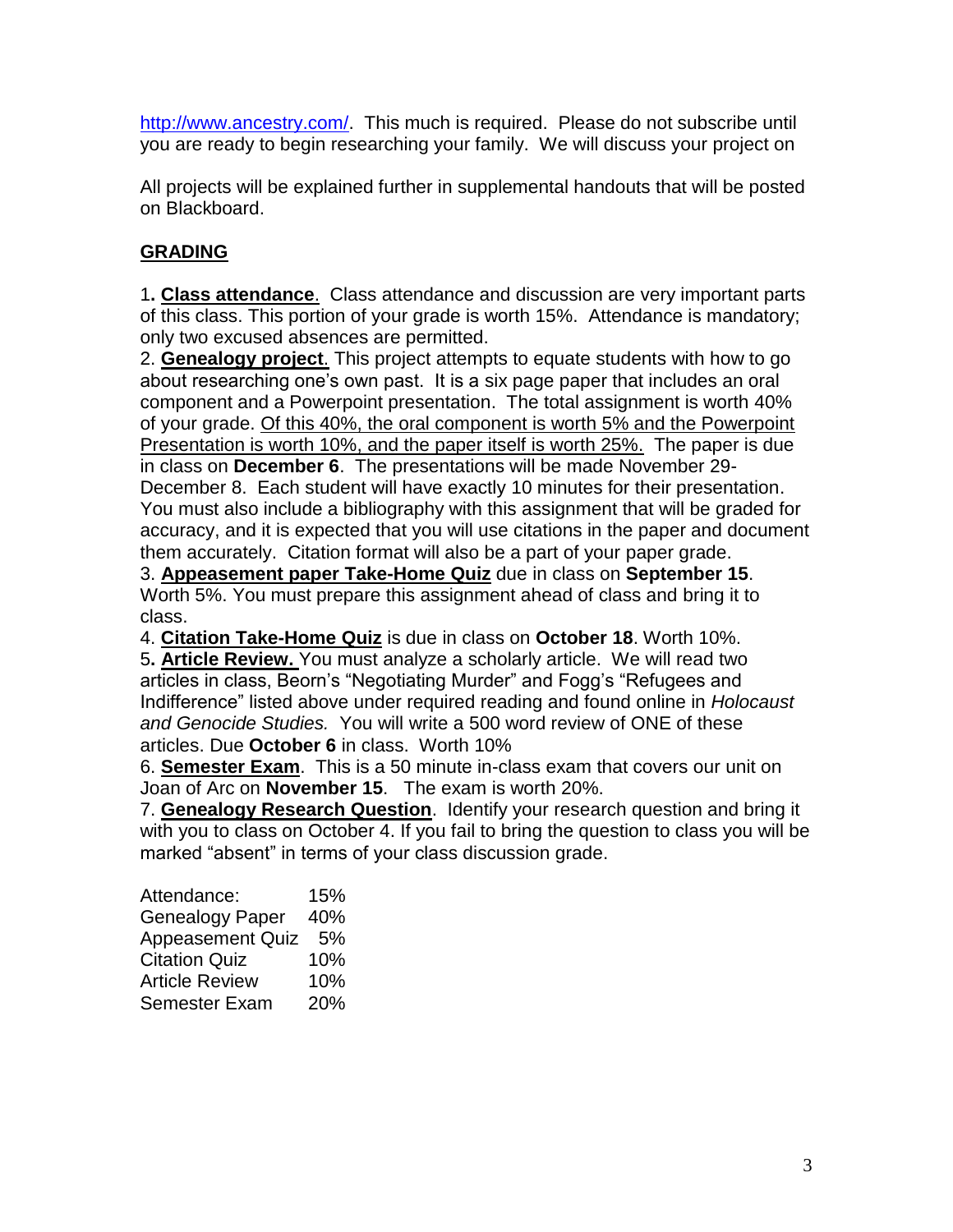# **Class Rules**

- All late papers will be docked one letter grade for every day they are late. You must discuss any date conflicts with Dr. Finley **in advance** of the exam or assignments. You must make arrangements in advance.
- All issues related to grades will be discussed with Dr. Finley-Croswhite in her office and not in class.
- Any person who plagiarizes in HIST 201 will fail the class. **Plagiarism** is a serious offense and will not be overlooked by Dr. Finley-Croswhite. Students who **cheat** and/or **plagiarize** on any assignment will **fail** the class. To plagiarize means to take more than three words from a text and not credit the source. If you take more than three words from a text, you **must** put the borrowed words in quotes and credit your source. If you borrow an idea from another author but change the words, you must also credit your source with an endnote or footnote**. It is also plagiarism to type a long quote into a paper, change a few words in the quote, include a citation but not use quotation marks around the borrowed words.** More information on plagiarism is found at the end of the syllabus.
- Class discussion is a major component of the class. Please make sure you have read all the assigned reading for a given date before you come to class.
- Keep back-up files of all assignments. A computer-related excuse will not be accepted for not turning in an assignment. Should a paper in question "disappear," it is up to the student to produce a second copy.
- Old Dominion University's e-mail system is the official electronic mail system for the distribution of information between faculty and students. Please contact me only via your ODU e-mail account.
- **Attendance is mandatory. You are allowed two free "absences" during the semester. After that you are docked a letter grade from your attendance/class discussion component for each additional absence.**
- **Cell phones are not allowed in this class. If I see you touch a cell phone, use a cell phone, or leave class to answer a call while class is in session, you will be marked absent for the day. Similarly if you use your computer in class to do something besides work on the class, you will be marked absent.**
- If you decide to not pay attention to the student presentations and pursue other work, you will be marked absent from the class.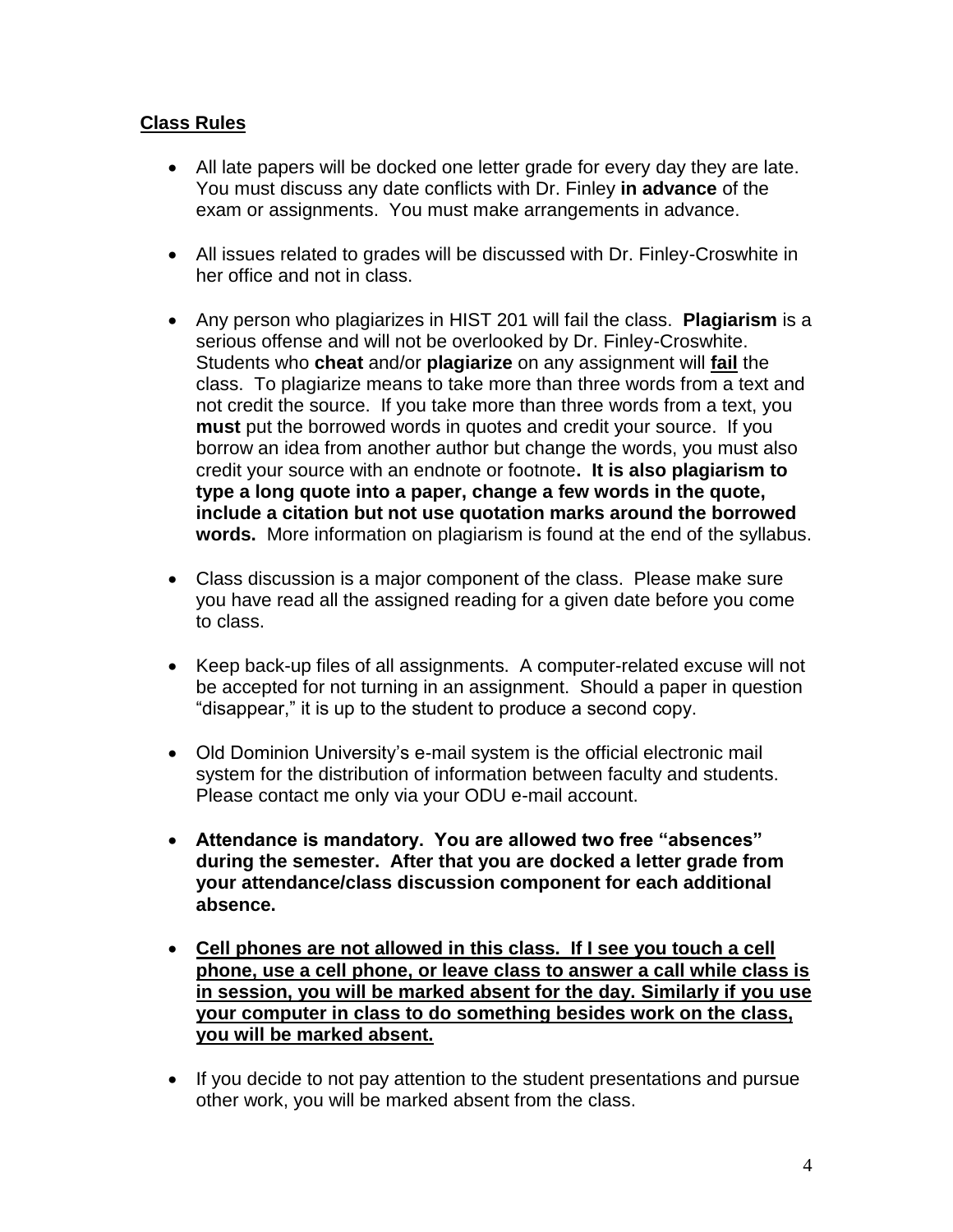# **Lecture Schedule:** Do the reading BEFORE coming to class.

**Week One: September 12: Introduction to the class and Historical Thinking**: Historical Thinking: Read chapters 1-4 in your Methods book. Bring the print outs of your New York Times articles to class. History and Sources: Class discussion of primary and secondary sources; Read "Primary and Secondary Sources" from Historian's Toolbox on Blackboard. Read as well chapters 4,5,6, in The Information Literate Historian.

Discussion topics: What is the past and why do we study it? What draws people to history? Why did you decide on history as a major? What do historians do? How do people use history? What are sources?

**Assignment:** Go to the library and find *The New York Times* on microfilm. Look up the edition published on the birthday of one of your parents or grandparents or great-grandparents. Print out a couple of the pages and articles you find most interesting and bring them to class. Think about answering the question: How might an historian use the information from the paper on that date you have chosen to discuss American history? **We will use your copies in class** for this assignment so don't forget to bring them in with you on September 12.

**Week Two: September 19: Causality and Context in History; Genealogy** Class discussion of Robert Darnton's "The Great Cat Massacre" on Blackboard. Read "The Great Cat Massacre" as well as chapters 5 and 9 in your *Methods* book. Please make sure as well that you've come to class having read Exercise 4 in your *Methods* book on pages 161-64.

Complete Set B Exercise 2 Appeasement, 1933-38 Writing History for a quiz grade. You will need to use pages 69-73 for this assignment, but you may decide to pursue outside reading on the "appeasement" issue as well. **Your introductory paragraph that you turn in for a grade should be a good solid paragraph of between 150-200 words.** Grammar and spelling will also be graded. Please bring your paragraph to this class to submit for a grade. **Genealogy assignment discussed in this class in some detail. Appeasement quiz due in this class.**

**Week Three: September 26: Historiography:** Empiricism, Marxism, The Annales School, Social History, Women's History, Oral History and Postmoderism. Read Chapters 13 and 14 in your *Methods* book and the excerpt from *Houses of History On Fernard Braudel and G.R. Elton*. Read Excerpt from Joyce Appleby, Lynn Hunt, and Margaret Jacob, *Telling the Truth about History*, pp. 247-51 on Blackboard.

**Week Four: October 3: Historiography continued and Genealogy pursued.**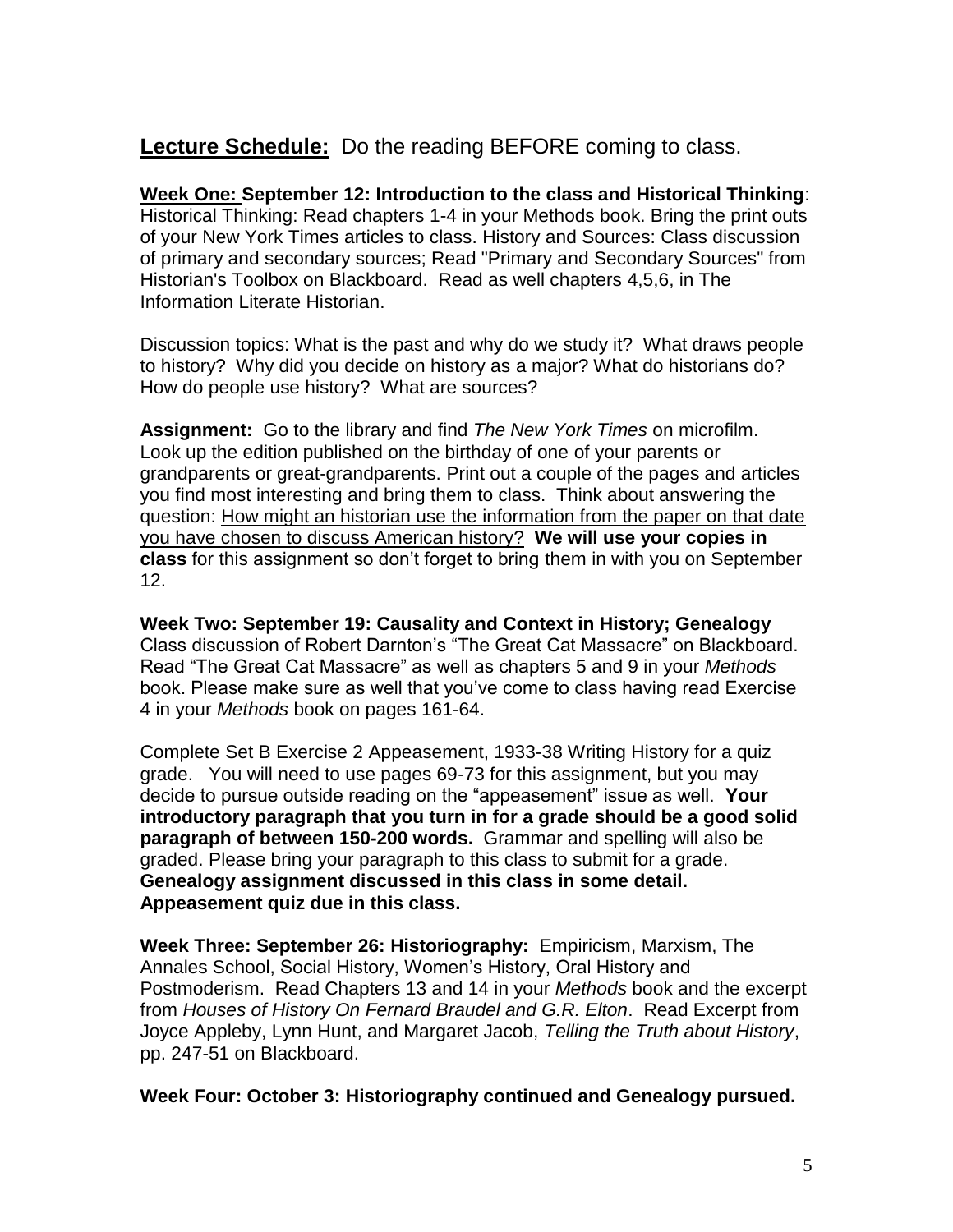Documentary. View in class the documentary "A Midwife's Tale." Bring your research question for your genealogy project with you to this class to submit for part of your class participation grade.

#### **Week Five: October 10: No class fall break**

**Week Six: October 17: Using Secondary Sources, especially journals and discussion of Plagiarism. Using sources from journals**. Read the two journal articles: Beorn, "Negotiating Murder" and Fogg "Refugees and Indifference," both found in *Holocaust and Genocide Studies,* vols. 23, 21 (See full citations on page 2 of syllabus). How do we read and use journal articles? Write a 500 word article review of ONE of these articles due **October 24**. Class discussion of article content in class. Plagiarism: **Read "Plagiarism: The Cases of Stephen Ambrose and Doris Kerns Goodwin" on Blackboard.** 

**Week Seven: October 24: History on the World Wide Web; HISTORY AND THE WEB.** Read chapter 7 in *The Information-Literate Historian* and chapter 6 in your *Methods* book. Review the site: **[http://hnn.us](http://hnn.us/)** as well as **[http://h-net.org.](http://h-net.org/) Article assignment due in this class.** 

**Week Eight: October 31: Citation—The power of the footnote! Citation and Writing Papers.** Read chapter 10 in *The Information-Literate Historian. Footnotes and Endnotes according to Chicago. Read chapter 12 in your Methods book and review the website listed below. Citation quiz passed out at end of class and due November 7 in class. Access and study: [http://www.press.uchicago.edu/books/turabian/turabain\\_citationbuide.html](http://www.press.uchicago.edu/books/turabian/turabain_citationbuide.html)*

**Week Nine: November 7; Sources, artifacts and public history. October 18: Sources and artifacts; Public History and developing your resumé.** Read chapters 8 and 9 in *The Information-Literate Historian.* Read: *"*Things in and as Exhibits, Museums, and Historic Sites" from *Berkhofer Fashioning History* on Blackboard*. Evaluate the following Websites listed below before coming to class.* We will also talk about what you've learned in the class and how to craft your resumé or *vita* based on your new knowledge. Begin reading Wilson-Smith's *Joan of Arc. Citation quiz due in this class.* Documentary on Joan of Arc show in class.

<http://www.ushmm.org/museum/exhibit/online/ssalbum/>

<http://www.marinersmuseum.org/exhibitions/waterman-exhibition>

<http://www.annefrank.org/en/Subsites/Home/>

**Week Ten: November 14: Doing History: Unit on Joan of Arc; Discussion of the book** *Joan of Arc, Maid, Myth and History by Timothy Wilson-Smith. Come*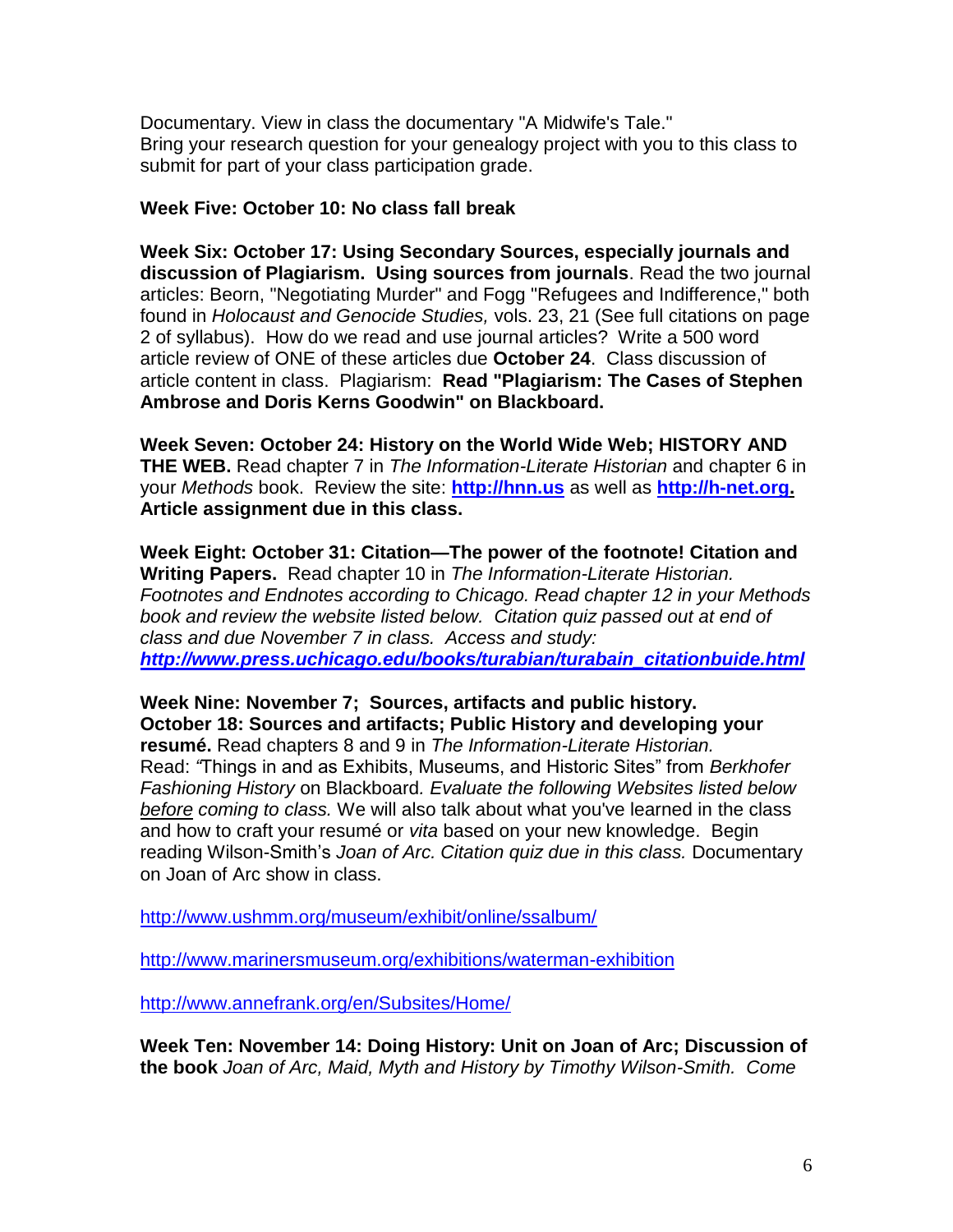*to class having read the book. Joan of Arc and Film. Excerpts from films shown in class. Read:*

#### **Week Eleven: November 1-3: Will the REAL Joan of Arc please rise!**

#### **November 1: Discussion of the excerpts of the Trial Transcripts. Read the excerpts posted on Blackboard. Come to class having read them thoroughly.**

**November 3: Joan and Historiography. Read:** Peggy McCracken, "The Amenorrhea of War," *SIGNS: Journal of Women in Culture and Society* 28 no 2 (Winter 2002): 625-43. Reconsider and reread Part III of *Joan of Arc* by Timothy Wilson-Smith, pp. 147-225. We will discuss this article in class.

### **Week Twelve: November 8-10: Joan in Reel Time: History and Film**

**November 8-10:** Screening of the film "The Passion of Joan of Arc" as well as other film excerpts: Read: Robert Rosenstone, "The Reel Joan of Arc: Reflections on the Theory and Practice of Historical Film," *The Public Historian* 25, no. 3 (Summer 2003): 61-77.

#### **Week Thirteen: November 15-17: Joan of Arc and History**

**November 15: Exam in class on Joan of Arc unit. November 17: No class**—work on genealogy project. Work on your genealogy project, conduct interviews, visit web sites.

#### **Week Fourteen: November 22-24: Genealogy and Holiday**

**November 22: No class** work on genealogy project **November 24: No class** Thanksgiving holiday

**Week Fifteen: November 29-December 1: Genealogy Presentations In-class presentations. Bring a print out of your Powerpoint for Dr. Finley the day you give your in-class presentation.** 

**Week Sixteen: December 6-8: Genealogy Presentations** In-class presentations. **ALL GENEALOGY papers are due on December 6** in class. December 8 is the final day of class.

#### **There is no final exam in this class.**

### **PICK UP POINTS:**

You can earn pick up points that you can use towards raising your final grade. There are three assignments listed below. Complete all three for "extra credit." If you complete all three and turn them in by December 8, I will raise the lowest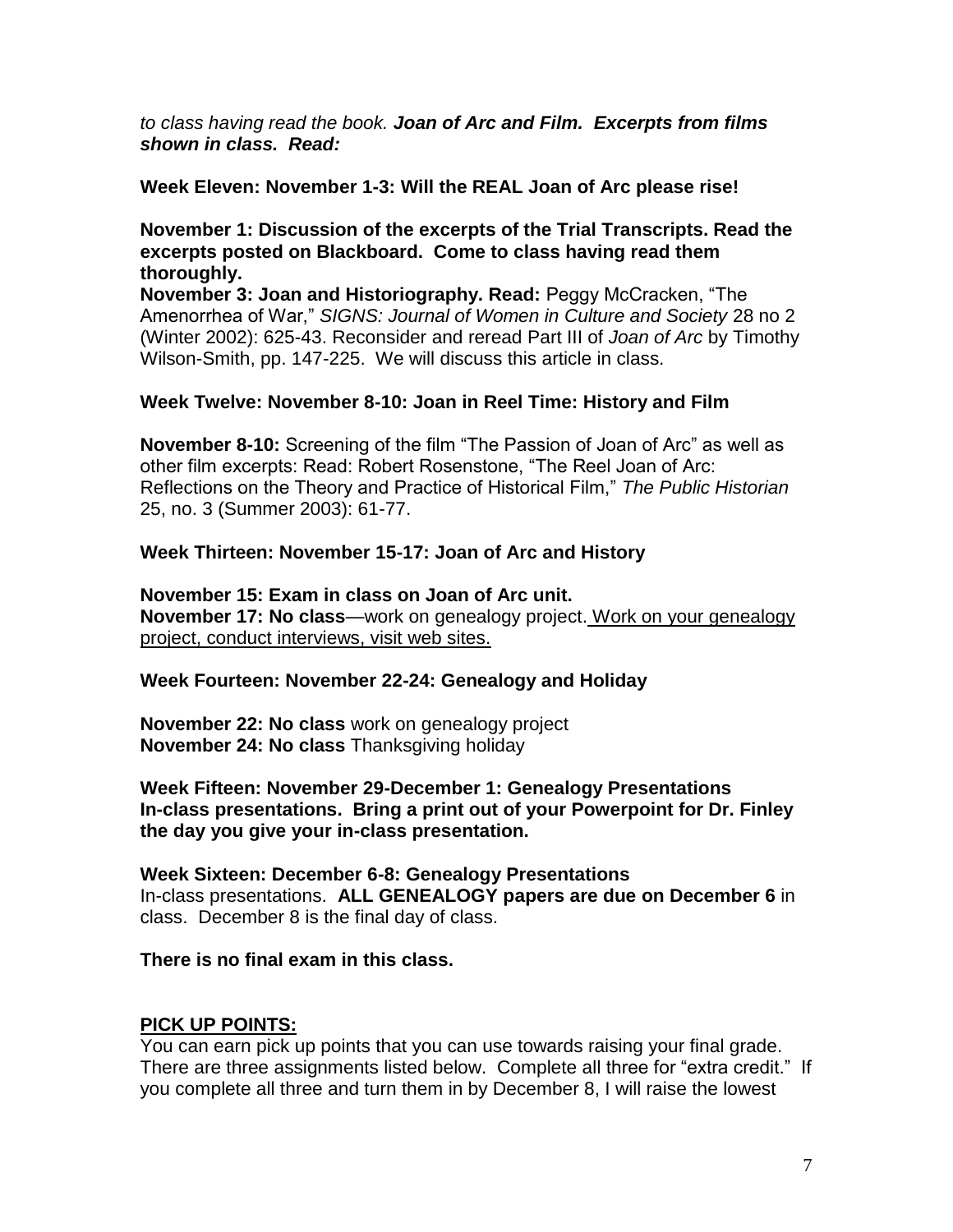grade you have in the course by 5 points excluding the genealogy project. You must do all three. If you submit one or two assignments, they will not be accepted.

- 1. Complete the exercise on page 240 of your *Methods and Skills of History* book: Historiography Crossword Puzzle.
- 2. Research a film review of one of the following "history films." "Mission," "The Return of Martin Guerre," "Braveheart," "Saving Private Ryan," "Cleopatra," "Spartacus," "Schindler's List," "Amistad," or "The Last Emperor."
- 3. Find a "historic marker" in our Tidewater area and take a picture of it. Attach it to #2 and #3. Turn all three assignments in together by December 8. No assignments will be accepted after December 8.

# *About Plagiarism: A Guide for College of Arts and Letters Students1*

# **What is plagiarism?**

The ODU *Catalog* defines plagiarism as follows: "A student will have committed plagiarism if he or she reproduces someone else's work without acknowledging its source; or if a source is cited which the student has not cited or used. Examples of plagiarism include: submitting a research paper obtained from a commercial research service, the Internet, or from another student as if it were original work; making simple changes to borrowed materials while leaving the organization, content, or phraseology intact; or copying material from a source, supplying proper documentation, but leaving out quotation marks. Plagiarism also occurs in a group project if one or more of the members of the group does none of the group's work and participates in none of the group's activities, but attempts to take credit for the work of the group."

# **Hints for Avoiding Plagiarism:**

*\* More than three words copied in sequence is plagiarism.* This is ordinarily a good yardstick to use when wondering whether or not quotes are appropriate; they are, if you are copying more than three words in sequence that are not part of a common phrase (e.g. "up-to-date").

*\* One source is not "common knowledge.*" Common knowledge does not require citation. But something is not common knowledge if you have found just one source for the information.

*\* When in doubt, cite!* If you have any doubt about whether or not to cite a source, err on the side of making the attribution.

*\* If your co-author sounds surprisingly eloquent, make sure the contribution is his/her own.* We often work in groups and co-author papers and projects. You should ask the question of your co-author if you doubt the work is his/her own. In group work, you are responsible for the project/paper in its entirety.

 $\overline{a}$ 1 This information is adapted from a guide developed by Old Dominion University's College of Business and Public Administration.